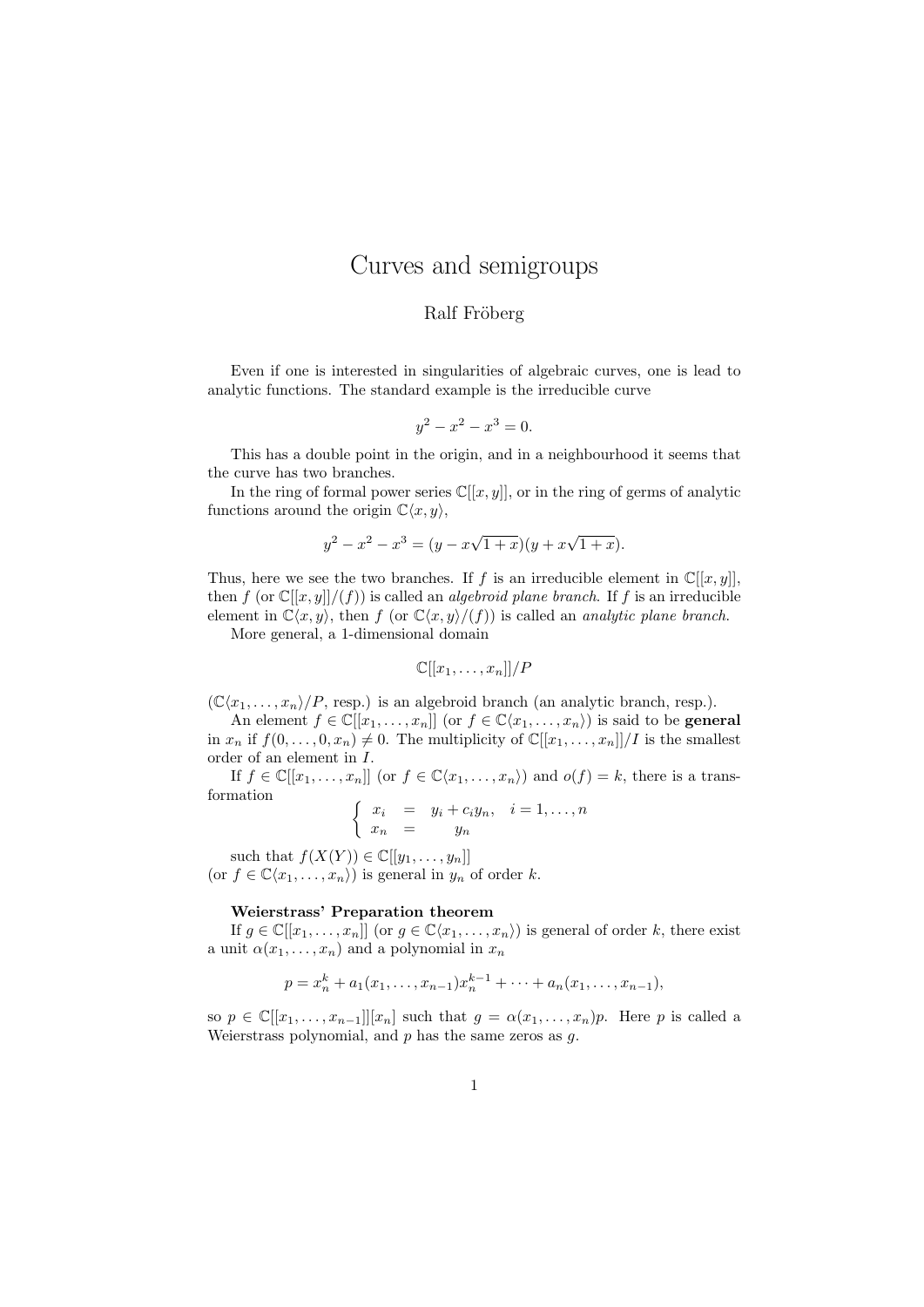If  $f \in \mathbb{C}\langle x_1,\ldots,x_n\rangle$ , then  $f = f_1^{n_1} \cdots f_r^{n_r}$ , where  $f_i$  are irreducible for all i, and the zero set of f is the union of the zero sets of the  $f_i$ 's,  $V(f)$  =  $V(f_1) \cup \cdots \cup V(f_r)$ . The rings  $\mathbb{C}[[y_1,\ldots,y_n]]$  and  $\mathbb{C}\langle x_1,\ldots,x_n\rangle$  are in many respects similar to the polynomial ring. They are Noetherian UFD's.

#### The implicit function theorem

Suppose  $f \in \mathbb{C}\langle x_1, \ldots, x_n, y \rangle$ ,  $f(\mathbf{0}) = 0$ , and  $\partial f / \partial y(\mathbf{0}) \neq 0$ . Then there exists  $\phi(x_1, \ldots, x_n)$  such that  $f(x_1, \ldots, x_n, \phi(x_1, \ldots, x_n)) = 0$  in a neighbourhood of 0. We get a parametrization

$$
\begin{cases}\n x_1 = t_1 \\
 \vdots \\
 x_n = t_n \\
 y = \phi(t_1, \dots, t_n)\n\end{cases}
$$

Now  $f = x^3 - y^2$  is an irreducible power series, so if we could paramertize  $f = 0$  as

$$
\left\{ \begin{array}{rcl} x & = & t \\ y & = & \phi(t) \end{array} \right.
$$

we would have  $t^3 - (\phi(t))^2 = 0$ , which is impossible, but we can write

$$
\begin{cases}\nx = t \\
y = t^{3/2}\n\end{cases}
$$
\n
$$
\begin{cases}\nx = t^2 \\
y = t^3\n\end{cases}
$$

or

#### Parametrization in Puiseux series

**Theorem** Suppose  $f \in \mathbb{C}[[x, y]]$  (or  $f \in \mathbb{C}\langle x, y \rangle$ ) is general in y of order  $k \geq 1$ . Then there exist  $n \geq 0$  and  $\phi(t) \in \mathbb{C}[[t]]$  such that  $\phi(0) = 0$  and  $f(t^n, \phi(t)) = 0.$ 

Let  $\mathcal{O} = \mathbb{C}[[t^n, \sum a_i t^i]]$  be a plane branch. Then the integral closure of  $\mathcal{O}$ is  $\overline{\mathcal{O}} = \mathbb{C}[[t]]$ , which is a discrete valuation ring.  $(v(f) = o(f))$  Thus  $\mathcal{O}$  and  $\overline{O}$  have the same fraction field. Thus there are elements  $f_1, f_2 \in O$  such that  $f_1/f_2 = t$ , so  $v(f_1) = 1 + v(f_2)$ , so  $v(f_1)$  and  $v(f_2)$  are relatively prime. This gives that the set of values is a numerical semigroup. that  $\mathcal O$  is defined by a Weierstrass polynomial  $f = y^n + \cdots$ . The blowup of f (or quadratic transform) is defined as  $f'$  from

$$
f(x', x'y') = (x')^{n} f'(x', y').
$$

As an example, if

$$
\mathcal{O} = \mathbb{C}[[t^4, t^6 + t^7]] =
$$
  

$$
\mathbb{C}[[x, y]]/(y^4 - 2x^3y^2 + x^6 - 4x^5y - x^7),
$$

then the blowup of  $y^4 - 2x^3y^2 + x^6 - 4x^5y - x^7$  is  $f' = y^4 - 2xy^2 + x^2 - 4x^2y - x^3$ so the blowup ring is  $\mathbb{C}[[x,y]]/f'$  or  $\mathbb{C}[[t^4,t^2+t^3]]$ .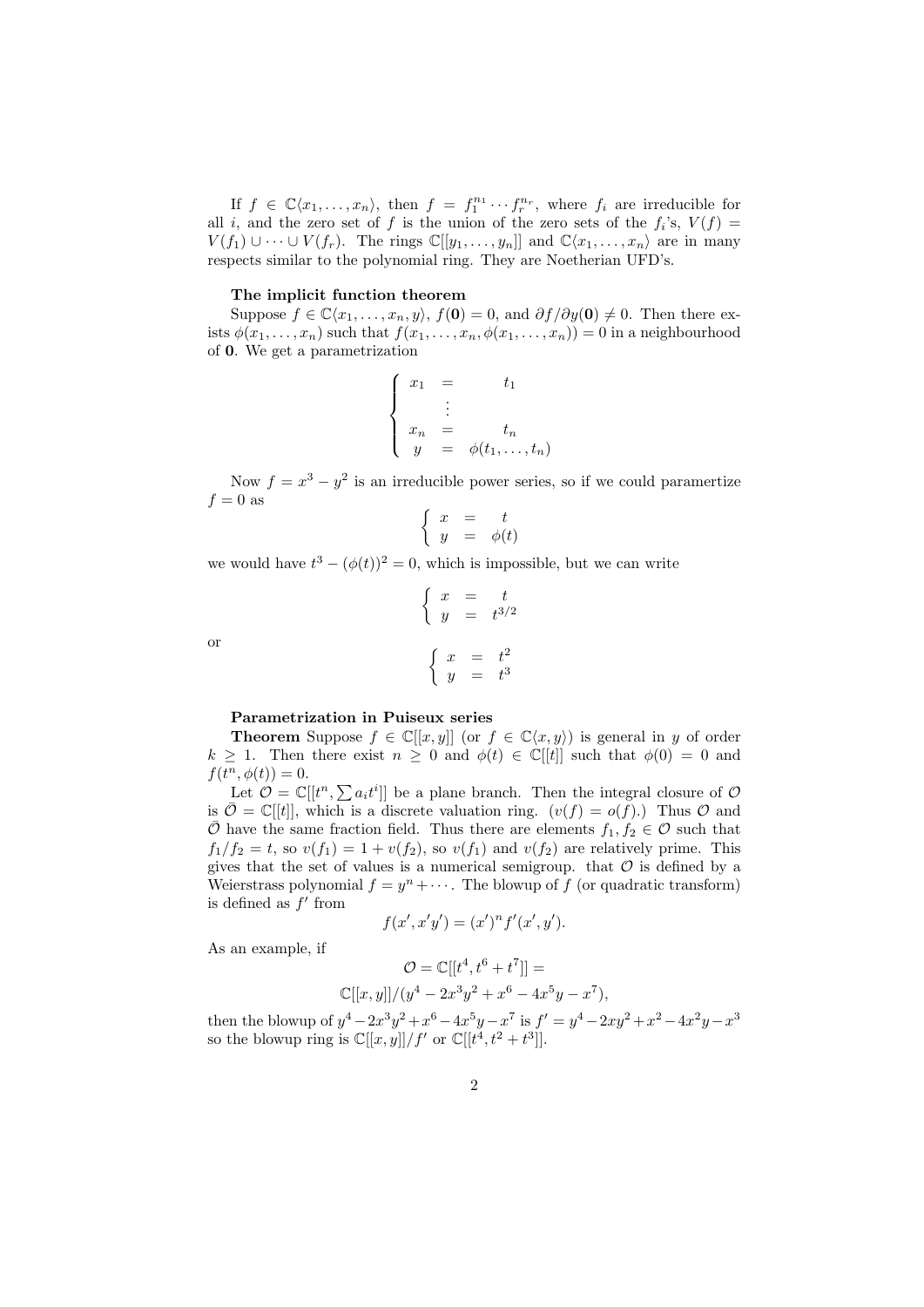Successive blowups give less and less singular rings, and after a finite number of blowups, we get a regular ring. The multiplicity sequence is the sequence of multiplicities of the successive blowups. This is a decreasing sequence. In the example above, it is  $4, 2, 2, 1, \ldots$ 

Two algebroid plane curves are defined to be equisingular (Zariski) if they have the same multiplicity sequence. For analytic curves  $C, C'$  this means that they are topologically equivalent, i.e. there is a homeomorphism between neighbourhoods of the respective origins such that  $C$  is mapped onto  $C'$ . It is known that any analytic branch is equivalent to an algebraic branch.

The Apery set  $Ap(S; s)$  with respect to  $s \in S$  of a semigroup S is the set of smallest representatives in  $S$  of the congruence classes (mod s). If we order  $Ap(S; e)$  (e the multiplicity or smallest positive element in S) as  $0 = a_0$  $a_1 < \cdots < a_{e-1}$ , then the ordered Apery set with respect to e of the blowup is  $0 < a_1 - e < a_2 - 2e < \cdots < a_{e-1} - (e-1)e$  (Apery).

Let  $\mathcal{O} = \mathcal{O}^{(0)}, \mathcal{O}^{(1)}, \ldots$  be the sequence of blowups, and let  $e_0, e_1, \ldots, e_k = 1$ be the corresponding multiplicity sequence. Then  $v(\mathcal{O}^{(k)}) = \mathbb{N}$ , which has ordered Apery set  $\{0, 1, \ldots, e_{k-1} - 1\}$ . This gives the Apery sequence of  $\mathcal{O}^{(k-1)}$ , and thus its semigroup.

Conclusion: Two plane curves are equisingular if and only if they have the same semigroup.

Let S be a semigroup minimally generated by  $a_0 < a_1 \cdots < a_k$ , and let  $d_i = \gcd(a_0, \ldots, a_i)$ . Then S is a semigroup of a plane curve if and only if (1)  $d_0 > d_1 > \cdots > d_k = 1$ 

(2)  $a_i > \text{lcm}(d_{i-2}, a_{i-1})$ 

**Example**  $S = \langle 30, 42, 280, 855 \rangle$  is the semigroup of  $\mathbb{C}[[t^{30}, t^{42} + t^{112} + t^{127}]]$ . The semigroup of  $\mathbb{C}[[t^8, t^{12} + t^{14} + t^{15}]]$  is  $\langle 8, 12, 26, 55 \rangle$ .

Question 1 Can these semigroups be characterized in some other way? E.g., are they special in the semigroup tree?

### The moduli problem for plane branches.

Recall that two plane branches  $C$  and  $C'$  are topologically equivalent if there is a homeomorphism between neighbourhoods of the respective origins such that  $C$  is mapped onto  $C'$ . They are called analytically equivalent if there is such an analytic isomorphism. The moduli space of an equisingular class is the quotient space of this equivalence relation. (We want to know which curves have the same semigroup, but we consider two curves with isomorphic rings equal.)

This is a hard problem, because the answer is not an algebraic variety in the coefficients. As an example, the rings with semigroup  $\langle 4, 6, 13 \rangle$  is either isomorphic to  $\mathbb{C}[[t^4, t^6, t^{13}]]$  (not plane) or to  $\mathbb{C}[[t^4, t^6 + ct^7 + dt^9]]$  with  $c \neq 0$ .

One question in this vein is the following. For which semigroups have only the semigroup ring in its class?

**Answer** (Pfister-Steenbrink, Micale): A curve with semigroup  $S = \langle a_1, \dots, a_k \rangle$  $(a_1 < \cdots < a_k)$  is isomorhic to  $\mathbb{C}[[t^{a_1}, \ldots, t^{a_k}]]$  if and only if it is in one of the following classes:

(1) The only elements below the conductor are multiples of  $a_1$ .